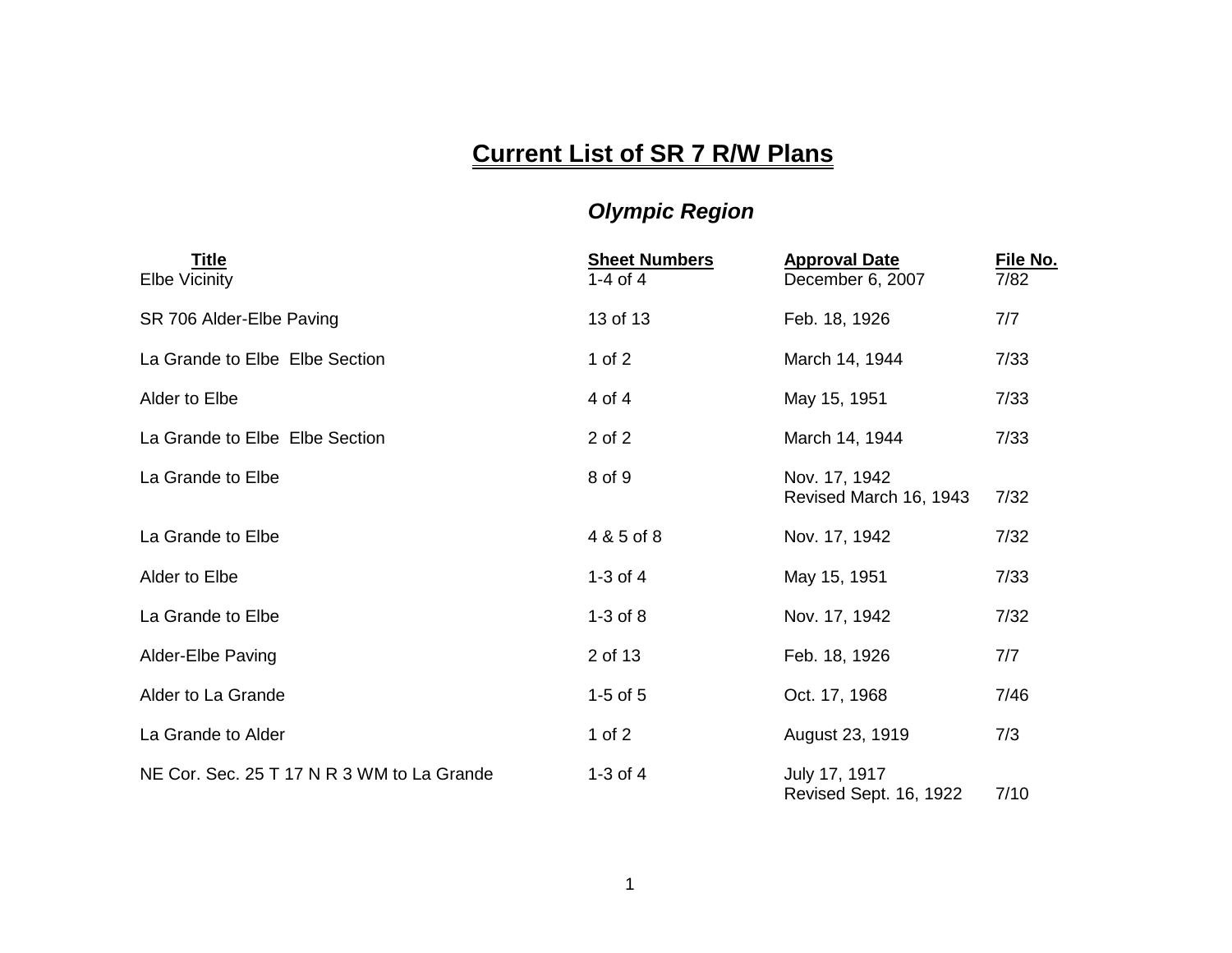| Ohop Hill                                  | $1-3$ of $3$                                                           | March 4, 1925                  | 7/17 |
|--------------------------------------------|------------------------------------------------------------------------|--------------------------------|------|
| <b>Half Bridge Vicinity</b>                | 1 of 1                                                                 | Feb. 15, 1955                  | 7/39 |
| NE Cor. Sec. 25 T 17 N R 3 WM to La Grande | 3 & 4 of 4                                                             | July 17, 1917                  | 7/10 |
| Muck Creek Hill to Jct. S.S.H. No. 5-J     | 1-4 of 4                                                               | Nov. 21, 1944                  | 7/34 |
| <b>Muck Creek Hill Revision</b>            | 1 & 2 of 2                                                             | June 7, 1938                   | 7/29 |
| Roy Junction to Muck Creek                 | 11 of 11                                                               | June 14, 1938                  | 7/31 |
| 260 <sup>th</sup> Street East Vicinity     | 1-4 of 4                                                               | October 15, 1999               | 7/79 |
| Roy Junction to Muck Creek                 | 4-9 of 11                                                              | June 14, 1938                  | 7/31 |
| <b>Loveland Vicinity Undercrossing</b>     | 1 & 2 of 2<br>Revised                                                  | March 7, 1939<br>July 18, 1939 | 7/30 |
| Roy Junction to Muck Creek                 | 1-4 of 11                                                              | June 14, 1938                  | 7/31 |
| <b>Tacoma South Extension</b>              | 1 of 1                                                                 | Oct. 14, 1930                  | 7/27 |
| <b>Tacoma South</b>                        | 1-20 of 20<br>(Sheets 8-20 of 20)<br>have Parkland to<br>Roy Junction) | April 17, 1928                 | 7/28 |

GAP